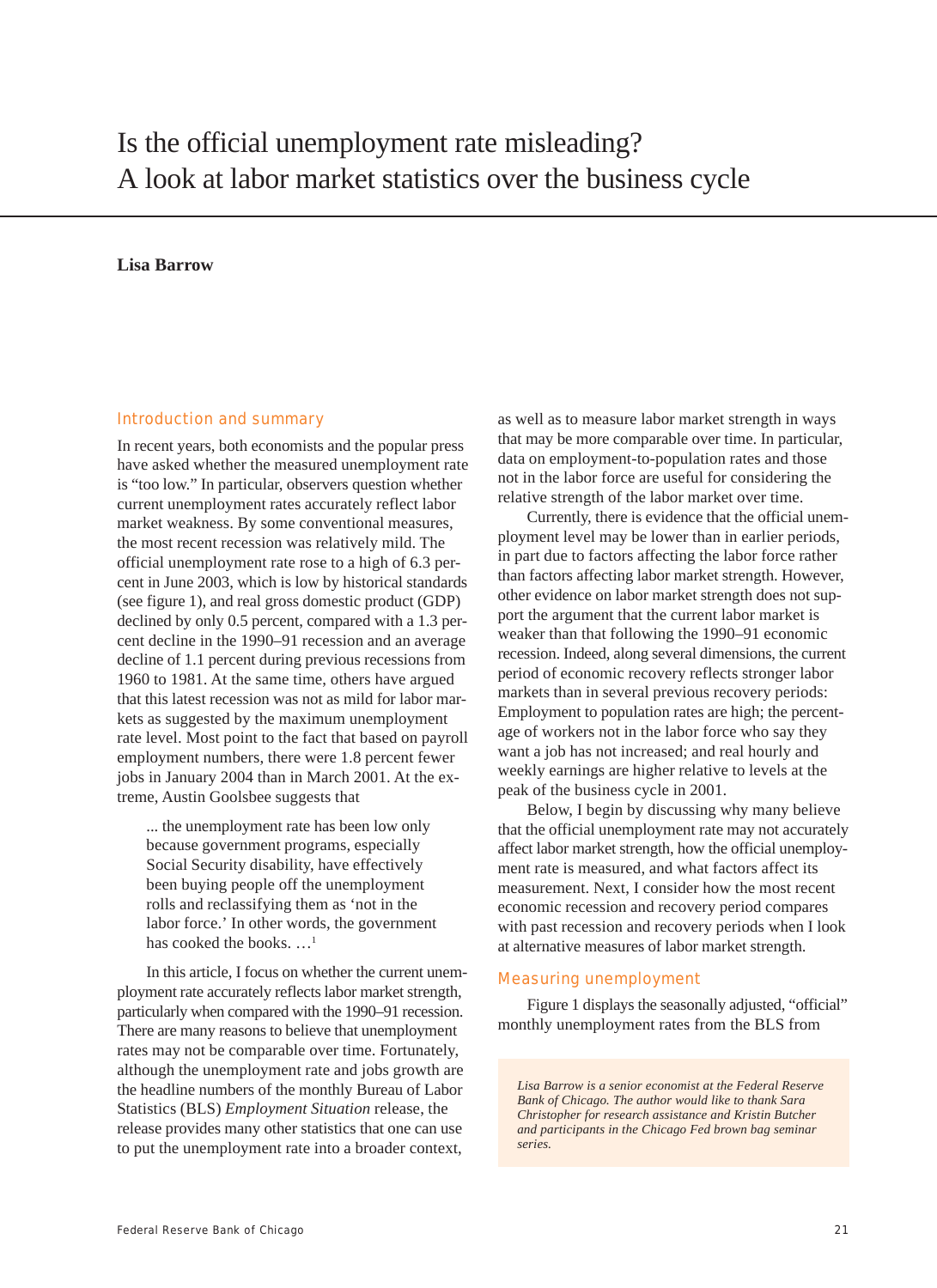

January 1948 through January 2004. Areas shaded in gray represent periods of economic recession as dated by the National Bureau of Economic Research (NBER), and a list of the monthly peak and trough dates can be found in table 1.<sup>2</sup> Following the 1991 recession, the unemployment rate peaked at 7.8 percent. Following the 2001 recession, the unemployment rate peaked at only 6.3 percent. Both recessions have been characterized as relatively mild. In fact, 6.3 percent unemployment is relatively low compared with maximum unemployment rates reached following other periods of economic recession over the past 40 years (7.1 percent in May 1961, 6.1 percent in December 1970, 9.0 percent in May 1975, 7.8 percent in July 1980, and 10.8 percent in November 1982).

#### *Why some suggest measured unemployment is too low*

In spite of the lower unemployment rates reached following the most recent economic recession, there has been little sign of recovery in the labor markets as measured by increases in payroll employment in the BLS *Establishment Survey* or the number of people who report being employed in the *Current Population Survey*. 3 In fact, many have compared the 2001 recovery with the so-called jobless recovery of 1991. Figure 2 provides a comparison of relative payroll employment numbers around the maximum payroll employment levels of 1990 and 2001, as well as the average relative employment numbers for the previous peak employment dates from 1960 through 1981. The peak employment levels are defined as the maximum level of employment

reached between NBER business cycle trough dates. Figure 3 provides a similar comparison using the household employment numbers adjusted for breaks in the series due to changes in population estimates.4 In each figure, the maximum employment level corresponds to period 0, labeled "peak," and the level of employment is normalized to equal 1 at the maximum employment level of each business cycle. Relative employment levels below 1 occur in months when the total number of jobs or people employed is less than the maximum level of employment associated with each business cycle. Similarly, relative employment levels above 1 occur in months when the total number of jobs or people employed exceeds the level of employment at peak employment. Thus, at period 0 the normalized level of employment equals 1 in all series. A value of 1.02 indicates that employment in that

month is 2 percent above the maximum level reached in the relevant business cycle. Data for months to the right of the peak date are an indicator of the extent to which the economic recessions hurt labor markets.

Both employment series tell very similar stories in terms of ranking the recessions by job loss. In the eight months following peak employment levels, employment is down by a somewhat larger percentage in the average recession than in the two most recent recessions, but, generally speaking, the periods look quite similar. One year after the employment peak, the series begin to diverge. Two years after the maximum employment dates, the average economic recovery has increased employment levels above the previous

|                                                                                                                                                                        | <b>TABLE 1</b>                                                                                                                                             |  |  |  |  |  |
|------------------------------------------------------------------------------------------------------------------------------------------------------------------------|------------------------------------------------------------------------------------------------------------------------------------------------------------|--|--|--|--|--|
| <b>NBER</b> business cycle peaks and troughs,<br>1948-2003                                                                                                             |                                                                                                                                                            |  |  |  |  |  |
| Peaks                                                                                                                                                                  | <b>Troughs</b>                                                                                                                                             |  |  |  |  |  |
| November 1948<br><b>July 1953</b><br>August 1957<br>April 1960<br>December 1969<br>November 1973<br>January 1980<br><b>July 1981</b><br><b>July 1990</b><br>March 2001 | October 1949<br>May 1954<br>April 1958<br>February 1961<br>November 1970<br>March 1975<br><b>July 1980</b><br>November 1982<br>March 1991<br>November 2001 |  |  |  |  |  |
| Source: National Bureau of Economic Research (NBER),<br>www.nber.org/cycles/cyclesmain.html.                                                                           |                                                                                                                                                            |  |  |  |  |  |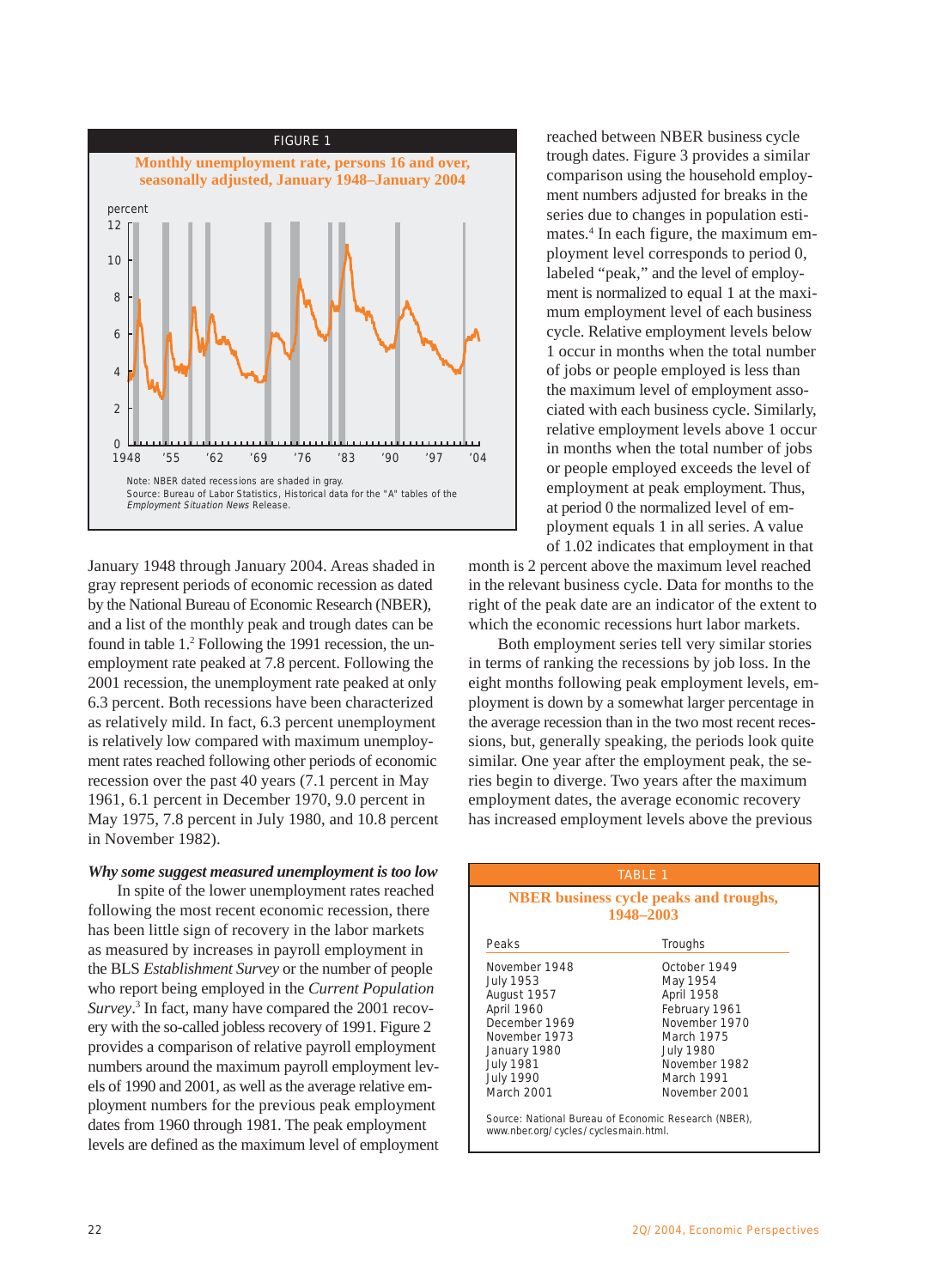

maximum. In contrast, payroll employment in June 1992 is 1.1 percent below peak payroll employment in June 1990, and payroll employment in March 2003 is 2 percent below employment in March 2001. The

share of maximum employment levels is slightly higher in the household employment data for both the 1990–91 and 2001– 02 business cycles, but as described in Aaronson et al. (2004), the series measuring the level of household employment may overstate employment growth since 2000 due to overestimates of population growth. Even with the possible overstatement, relative household employment levels are still below relative employment levels three years after peak employment in the average and post 1990–91 recession recovery periods. These series suggest that the current recovery period is weaker than both the average and the post 1990–91 recovery periods. Because the increase in unemployment rates has remained low relative to previous economic recessions and recovery periods, while growth in employment is also low, many question whether the unemployment rate accurately reflects weakness in the labor market.

# *Factors contributing to declines in measured unemployment rates*

During the 1990s people were concerned about very low unemployment rates because this can lead to increases in the rate of inflation. As labor markets tighten, that is, unemployment rates fall below the non-accelerating inflation rate of unemployment (NAIRU),<sup>5</sup> wages increase faster than productivity in order for firms to hire the number of workers desired. This increase in labor costs in turn leads to higher inflation. Throughout most of the late 1990s, however, the unemployment rate continued to decline and inflation rates remained low. As a result, some believed that the NAIRU must have declined such that a stable inflation rate could be sustained at lower unemployment rates.<sup>6</sup>

Many economists attempted to quantify the factors contributing to a decline in the measured unemployment rate without increased inflationary pressure. Katz and Krueger (1999) consider the roles of the

aging of the population; the rise in the temporary help industry; the increase in incarceration rates; and declining unionization, worker insecurity, and the wage structure. Juhn, Murphy, and Topel (2002) look at the decline in labor force participation by low-skilled men

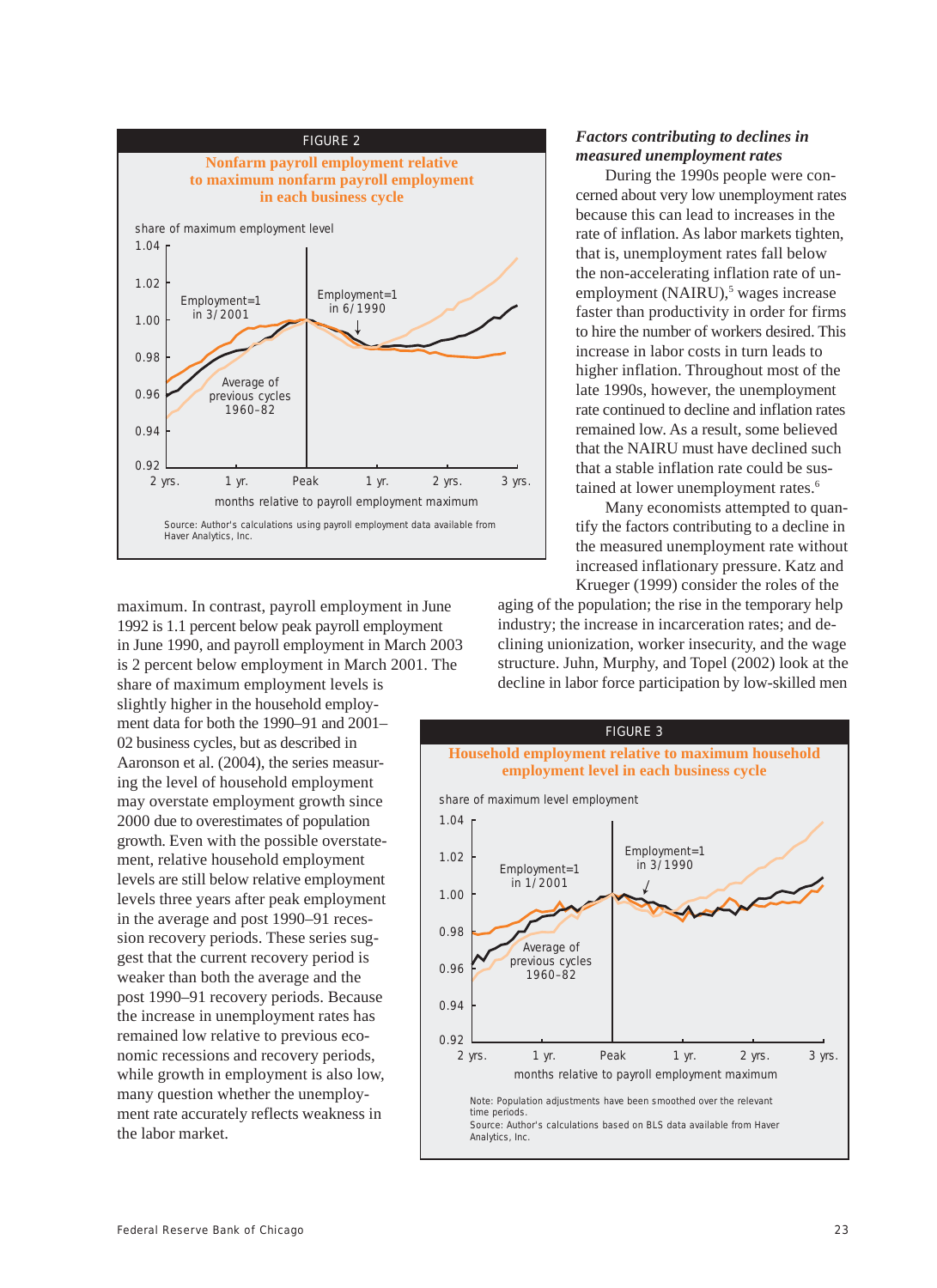as a factor in the decline in measured unemployment. Finally, Autor and Duggan (2003) focus on the increase in Social Security Disability Insurance (SSDI) generosity and coverage, and Barrow and Butcher (2004) consider the role of increases in age-related morbidity. Several of these factors—incarceration rates, labor force participation, and disability—affect official unemployment rates through their effect on the size of the labor force.

Moving people with higher average rates of unemployment out of the labor force decreases the official unemployment rate. This results from the longstanding definition of the unemployment rate, not any "cooking of the books" by the government. The unemployment rate is calculated from survey data collected by the BLS *Current Population Survey* (CPS). The CPS surveys a representative sample of roughly 50,000 occupied households. In order to be included in the sample, individuals must be at least 15 years old and not a member of the armed forces. In addition, all persons living in institutions such as prisons and nursing homes are excluded from the survey. Using sampling weights and the answers from the survey questions on labor market activity during the survey reference week, the BLS estimates the number of people in the civilian non-institutionalized population age 16 years and over and, within that population, the number who are in the labor force, the number who are employed, and the number who are unemployed. The unemployment rate is then the percentage of the labor force that is unemployed.

#### *Sampling frame*

Changes in the population surveyed by the CPS may affect measurement of the unemployment rate. As mentioned above, the CPS only surveys the noninstitutionalized, civilian population. Over time, the share and composition of the population that is institutionalized has changed.7 Table 2 reports statistics from the *Census of Population* on the number of people

who are living in institutions. The numbers living in institutions have increased from 0.98 percent of the population in 1940 to 1.44 percent in 2000, and much of the recent increase has been attributed to increases in incarceration rates.<sup>8</sup> Since 1940 the share of the institutionalized population living in correctional facilities has more than doubled from roughly 22 percent in 1940 to nearly 50 percent today.<sup>9</sup> As long as the population of prisoners is different from the civilian non-institutionalized population in terms of labor market status (were they not institutionalized), removing them from the CPS sample will affect national labor market statistics. Katz and Krueger (1999) estimate that the increase in incarceration rates between 1995 and 1998 may account for a 0.3 percentage point drop in the male unemployment rate and a 0.17 percentage point drop in the overall unemployment rate.

## *Self-identification*

Because the unemployment rate is calculated using survey data, counts of the employed, self-employed, unemployed, and the number of persons in and out of the labor force will depend on individuals' responses to questions regarding their activity during the reference week. An individual is counted as in the labor force if they are either employed or unemployed. Individuals are counted as employed if they report that they: worked at least one hour for pay, worked in their own farm or business, worked at least 15 hours or more as an unpaid worker in a business owned by a family member, or were not working but had a job from which they were on temporary leave.<sup>10</sup> Individuals are classified as unemployed if they report that they were not employed but were actively searching for employment.<sup>11</sup> Thus, people who do not hold jobs must be actively searching for employment in order to be counted as part of the labor force.

Over the business cycle, individuals without jobs may be more or less likely to actively search for

| <b>TABLE 2</b>                                        |       |                                     |       |       |                                                 |       |       |  |  |
|-------------------------------------------------------|-------|-------------------------------------|-------|-------|-------------------------------------------------|-------|-------|--|--|
| The institutionalized population of the United States |       |                                     |       |       |                                                 |       |       |  |  |
|                                                       | 1940  | 1950                                | 1960  | 1970  | 1980                                            | 1990  | 2000  |  |  |
| Total population                                      |       | 132.164.569 151.325.798 179.323.175 |       |       | 203.302.031 226.542.199 248.709.873 281.421.906 |       |       |  |  |
| Institutionalized (%)                                 | 0.98  | 1.04                                | 1.13  | 1.11  | 1.10                                            | 1.34  | 1.44  |  |  |
| Institutionalized<br>population in                    |       |                                     |       |       |                                                 |       |       |  |  |
| Mental institutions (%)                               | 44.26 | 39.14                               | 34.50 | 19.37 | 9.87                                            | 3.86  | 1.95  |  |  |
| Correctional institutions (%)                         | 22.27 | 17.41                               | 17.61 | 14.68 | 18.50                                           | 33.45 | 48.68 |  |  |

Sources: Population and percentage of population institutionalized from census data available through the *Integrated Public Use Microdata*<br>*Series* from the Minnesota Population Center (IPUMS). For 1940 through 1980, perc correctional institutions calculated from IPUMS data. For 1990 and 2000, number of persons in mental or correctional institutions from American FactFinder at www.census.gov.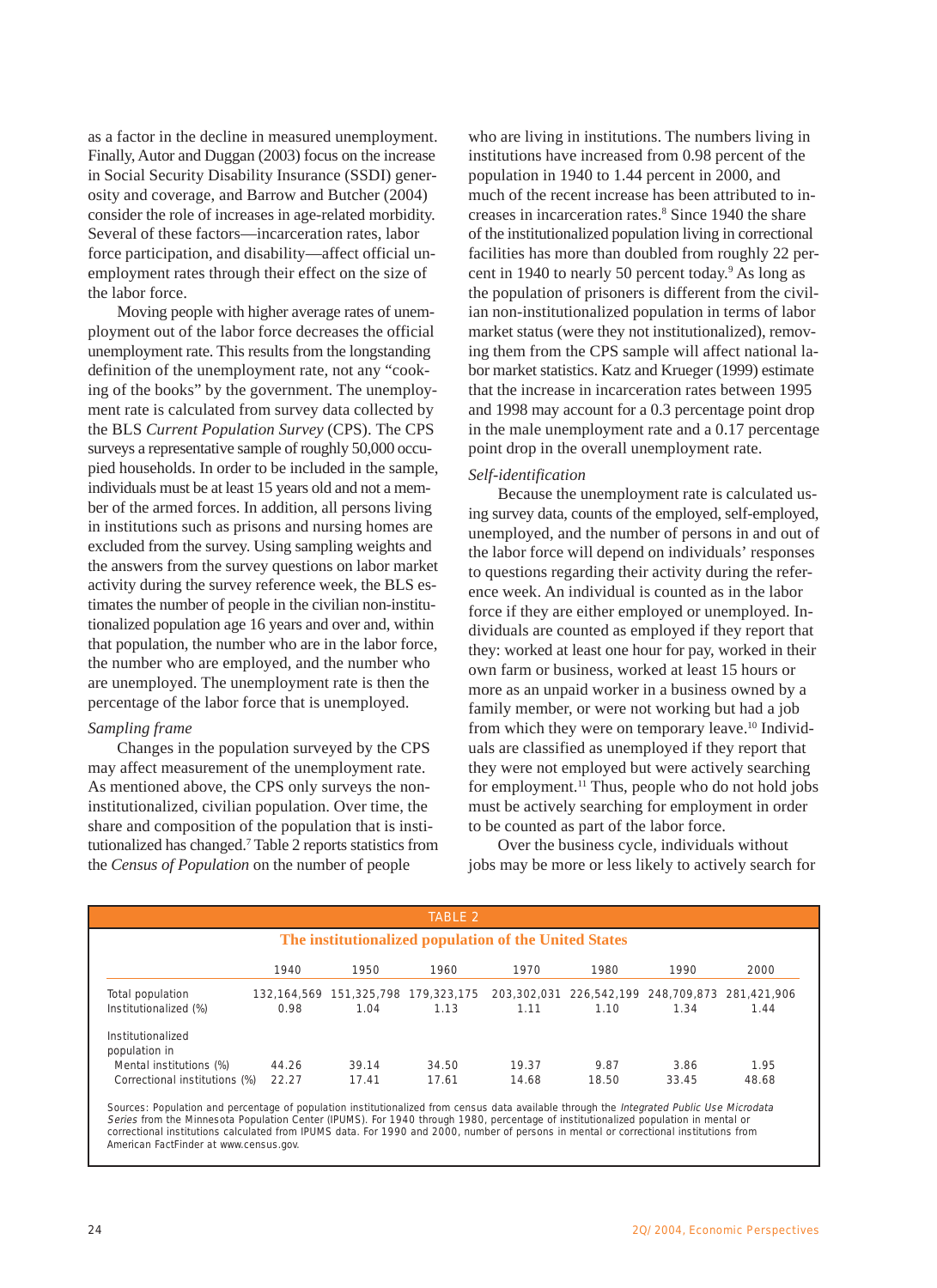employment and, thus, be more or less likely to be counted as unemployed. During an economic recession, unemployed workers who become discouraged may give up searching for employment and thus move from a status of unemployed to one of out of the labor force. Similarly, other individuals may choose alternative options to job search that move them from unemployed to out of the labor force. For example, parents with young children may decide to stay home and care for their children full time, and individuals with disabilities may decide to apply for Social Security disability insurance (SSDI) payments. As discouraged workers and those with opportunities outside the labor market exit the labor force, all else equal, the number of unemployed will fall, the number of people in the labor force will fall, and the unemployment rate will fall. As the economy begins to pick up again, some of these same workers may decide to actively search for employment and enter the labor force once again. Until they find a job they will then be counted as unemployed, all else equal, leading to an increase in the unemployment rate.

Figure 4 plots the number of "worker" disability insurance recipients as a percentage of the civilian noninstitutionalized population aged 16 to 64 from 1960 to 2002. Worker recipients are those who qualify for SSDI because they were employed before applying for disability insurance payments, and they made up 85 percent of disability insurance beneficiaries in 2002. Other disability insurance beneficiaries include widows, widowers, and adult children of worker

beneficiaries. From 1960 to 2002, the number of worker beneficiaries increased from 0.5 percent to just over 3 percent of the civilian non-institutionalized population 16 to 64 years old, an increase from roughly 500,000 worker beneficiaries to over five million. The share of the relevant population receiving worker disability insurance payments has been increasing over much of the program's history, even during the economic boom of the late 1990s. Most recently, the share of SSDI increased from 2.89 percent in December 2001 to 3.12 percent in December 2003. This increase is very comparable to that following the 1991 recession. From December 1991 to December 1993, the share of the population receiving SSDI increased from 1.97 percent to 2.26 percent.<sup>12</sup> We also observe similarly sized increases in the percentage of disabled worker beneficiaries

over two-year periods between 1960 and the late 1970s, suggesting that increasing disability insurance rolls may have affected changes in measured unemployment rates in earlier periods as well. On net, Autor and Duggan (2003) estimate that the increase in SSDI rolls between 1984 and 2001 accounts for a 0.5 percentage point drop in the measured unemployment rate over the same period.

As discussed in Aaronson et al. (2004), the decision to enter self-employment may also depend on the business cycle. During an economic recession, some individuals who lose their jobs may find low-paying self-employment options preferable to unemployment. To the extent that these individuals would earn more as an employee, one would expect many of them to find wage and salary employment after the economy begins to recover and job growth increases. The increase in the unemployment rate during an economic recession will be smaller to the extent that some workers choose self-employment over unemployment. Aaronson et al. (2004) find that the increase in selfemployment following the most recent economic recession is not unusually large, so I do not consider below how changes in the percentage of the labor force that is self-employed may have affected measured unemployment rates.

From 1990 to 2000 the unemployment rate dropped from 5.6 percent to 4.0 percent. I use the assumptions from Katz and Krueger (1999) that 35 percent of the incarcerated population would be employed and 60 percent would be in the labor force; however, I apply

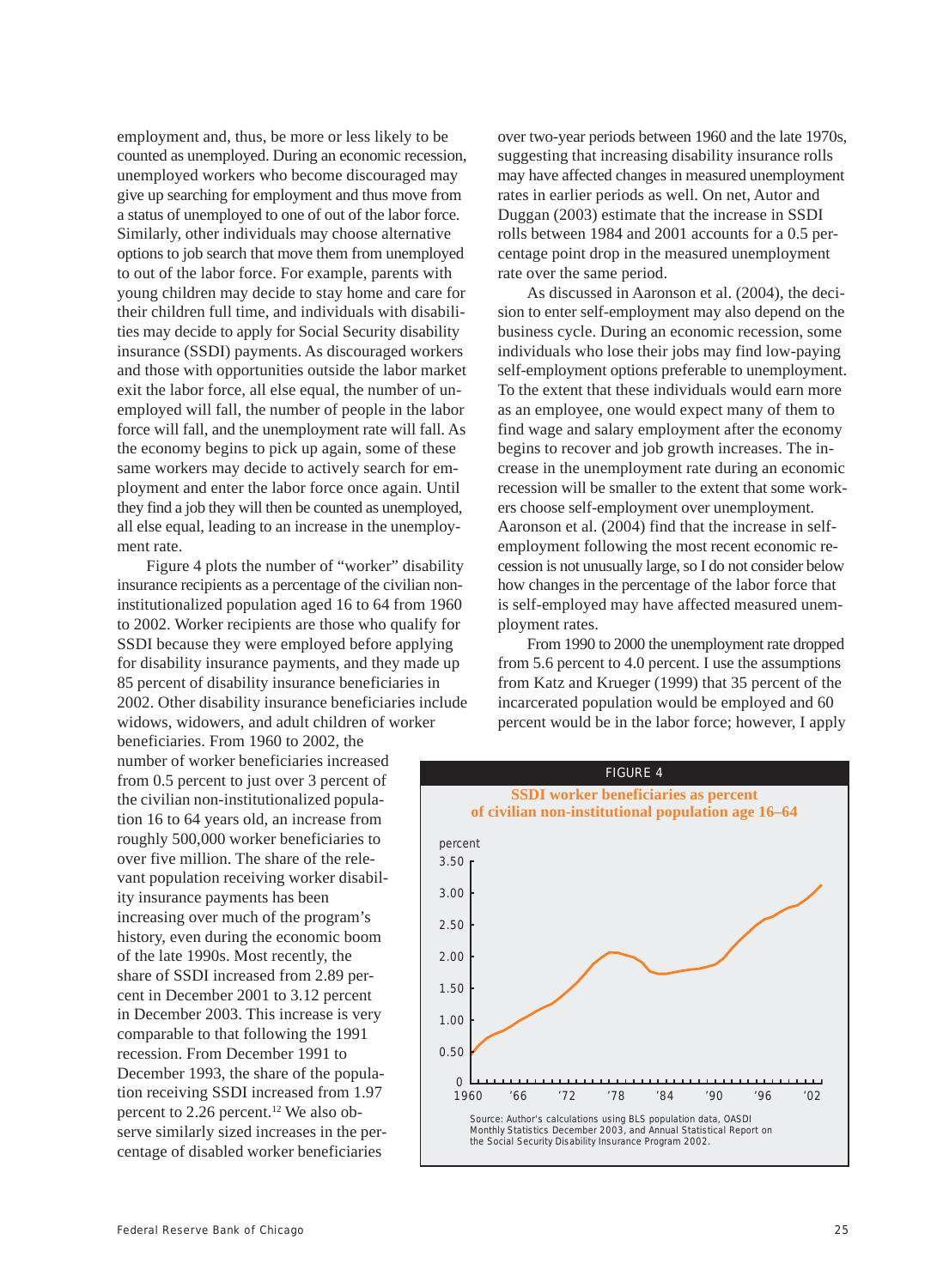these assumptions to both men and women. This amounts to assuming that the unemployment rate for the incarcerated population equals 41.67 percent and that the incarcerated population increases from 0.53 to 0.83 percent of the labor force. Using the above assumptions and census incarceration data for 1990 and 2000, I find that the increase in the percentage of the population incarcerated accounts for a 0.12 percentage point decline in measured unemployment. Similarly, using a rough approximation from Autor and Duggan (2003), I find that the increase in the percentage of people on SSDI between 1990 and 2000 may account for a 0.45 percentage point decline in the measured unemployment rate.<sup>13</sup> Together, these estimates would suggest that 35 percent of the decline in the unemployment rate from 1990 to 2000 (0.57 percentage points) was due to increases in incarceration levels and disability insurance rolls. These assumptions would raise the 2000 unemployment rate to 4.6 percent and the maximum unemployment rate following the latest business cycle peak to 7 percent or a little higher.<sup>14</sup> An unemployment rate of  $7$  percent is still low relative to the most recent business cycles. That said, the adjustments depend on many assumptions and, for a more informative comparison, one would need to adjust the unemployment rate in earlier periods as well. Therefore, I consider other data for evaluating labor market strength in the following section.

# Alternative measures of the unemployment rate and labor market strength

Because unemployment rate calculations rely on the sampling frame and self-definitions as described above and because the size of the labor force may depend to some extent on whether the economy is expanding or contracting, the same unemployment rate in different periods may not reflect the same amount of labor underutilization. Fortunately, the BLS collects additional information and publishes additional statistics that help put the official unemployment rate in context.

# *Marginally attached and part-time workers*

The unemployed, underemployed, and those not in the labor force who want a job represent labor that is not being fully utilized. Since 1970, the CPS has included additional questions that one can

use to estimate alternative unemployment rates that account for the underutilization of these workers. These measures help account for discouraged workers and others who would like jobs but are unemployed, as well as people who would like to work full-time but can only find part-time employment.<sup>15</sup>

In figure 5, I plot the percentage of part-time workers who say they are working part-time for economic reasons in addition to the percentage of people not in the labor force who say that they want a job now (the marginally attached).16 Workers who are part-time for economic reasons report that they are working parttime for reasons such as poor business conditions, inability to find full-time work, slack work, and so on. Generally speaking, both measures tend to increase during periods of recession and economic recovery.<sup>17</sup> From the first quarter of 2000 to the end of 2003, the percentage of part-time workers reporting that they were part-time for economic reasons rose from 13.8 percent to 19.8 percent. Similarly, from the first quarter of 1990 to the first quarter of 1992, the number of people working part-time for economic reasons rose from 17.6 percent of part-time workers to 23.3 percent.

Data on marginally attached workers suggests that the current recession–recovery period is milder than most. The percentage not in the labor force who want a job has been fairly steady from 2000 to the present, remaining between 6.3 percent and 6.6 percent. In notable contrast, from 1990 to 1992 the percentage of people not in the labor force who say they want a job rose from 8.7 percent to 9.8 percent. This suggests

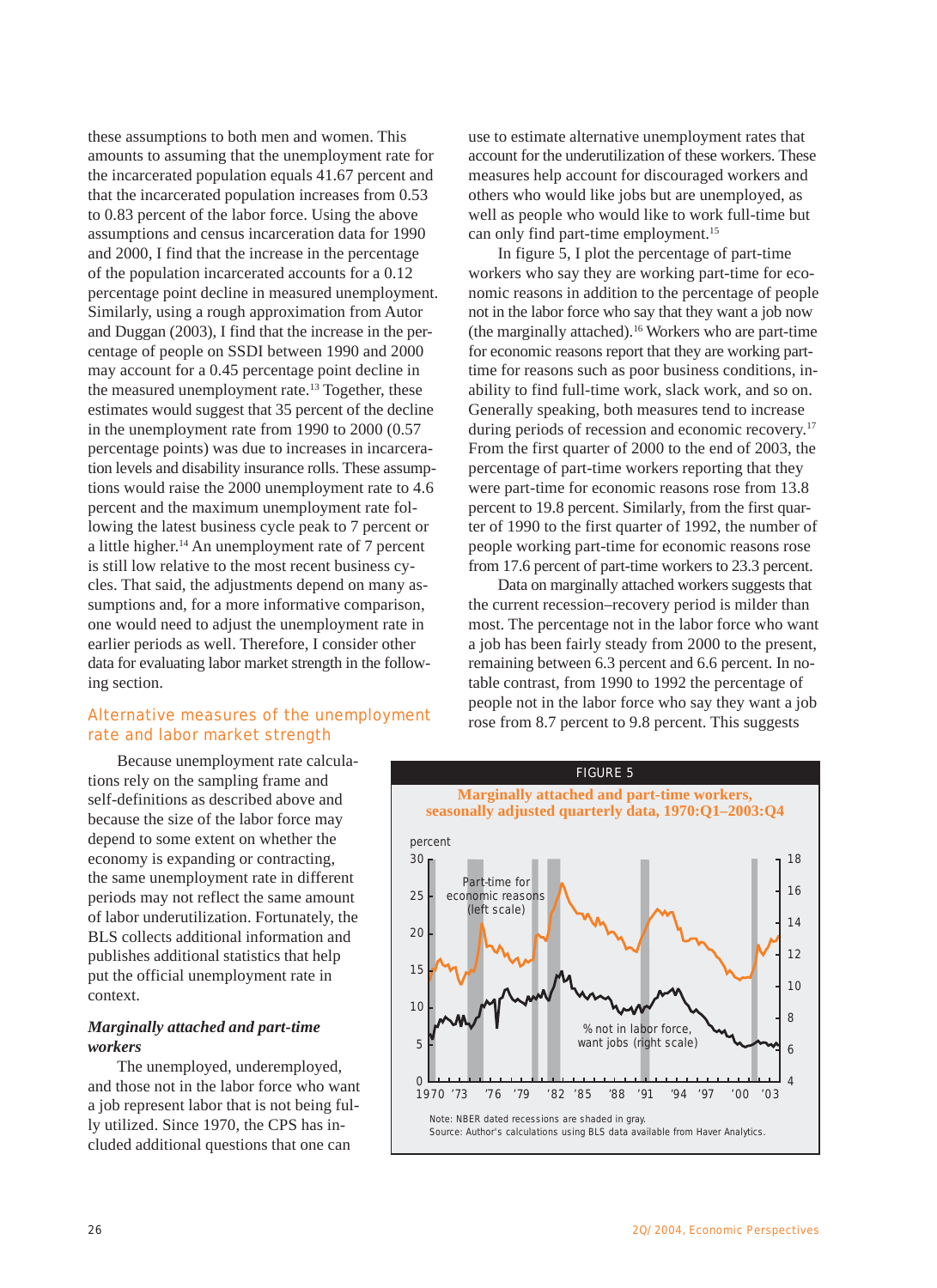that there have not been a large number of people exiting the labor force because they were discouraged about the prospects of finding work.

In figure 6, I plot the official quarterly unemployment rate, as well as the quarterly unemployment rate including the marginally attached and those who are working part-time for economic reasons and adding the marginally attached to the total labor force size. Counting those who are employed part-time and the marginally attached as unemployed raises the unemployment rate by as much as 10 percentage points above the official rate. At peak unemployment during the current recovery (2003:Q3), the augmented unemployment rate reached 12.1 percent, which is relatively low by historical standards and roughly 6 percentage points above the official rate. In contrast, following the 1990–91 recession, the augmented unemployment rate rose to 15.8 percent, roughly 8 percentage points above the official rate.

The augmented unemployment rate and low percentages of people not in the labor force who say they want a job both suggest that the current labor market is not as weak as in most periods of economic recovery between 1970 and the present. While there is evidence of an increase in labor underutilization due to the increase in the share of workers working part-time for economic reasons, this increase is not unusually large. In addition, there is no increase in the share of people not in the labor force who say they want a job. As a result, the augmented unemployment rate that takes into account these measures of la-

bor underutilization is low relative to the past 30 years.

16 years and older, either living in households or institutions. Because some percentage of the institutionalized population would likely participate in the labor force, the light orange line would be a lower bound estimate of the labor force participation rate with no institutionalized population.

Between the early 1960s and 1990, labor force participation rates increased dramatically due to increased participation by women. In addition, one can see that the increase in the percentage of the population living in institutions leads to a widening of the gap between the two measures of labor force participation. Because the data on the institutionalized population come from the census, the numbers institutionalized affect the denominator of labor force participation in a smooth manner that does not vary within each decade.

Since 1999, the labor force participation rate has declined fairly steadily, preceding the peak of the business cycle in March 2001 and continuing through 2003. Historically, recessionary periods often coincide with declines in labor force participation; see, for example, 1953–54, 1957–58, and 1990–91. During the rapid rise in labor force participation from 1962 to 1990, labor force participation remained relatively flat during recessionary periods, followed by a continuation in the secular trend. See, for example, 1973–75.

When considering the deterioration in labor market conditions, we might also want to consider how much labor force participation is declining relative to its trend rate both because of the large secular increase

# *Labor force participation rates*

As seen in the alternative measures of labor underutilization, discouraged workers exiting the labor force from unemployment can reduce the official unemployment rate. Therefore, another useful statistic for evaluating the unemployment rate is the labor force participation rate. The labor force participation rate is the percentage of the civilian noninstitutionalized population that is either employed or unemployed, that is, the percentage that is in the labor force. In figure 7, I plot the labor force participation rate over time, as well as the labor force participation rate when I include the institutionalized population. This second calculation represents the labor force as a percentage of the civilian population

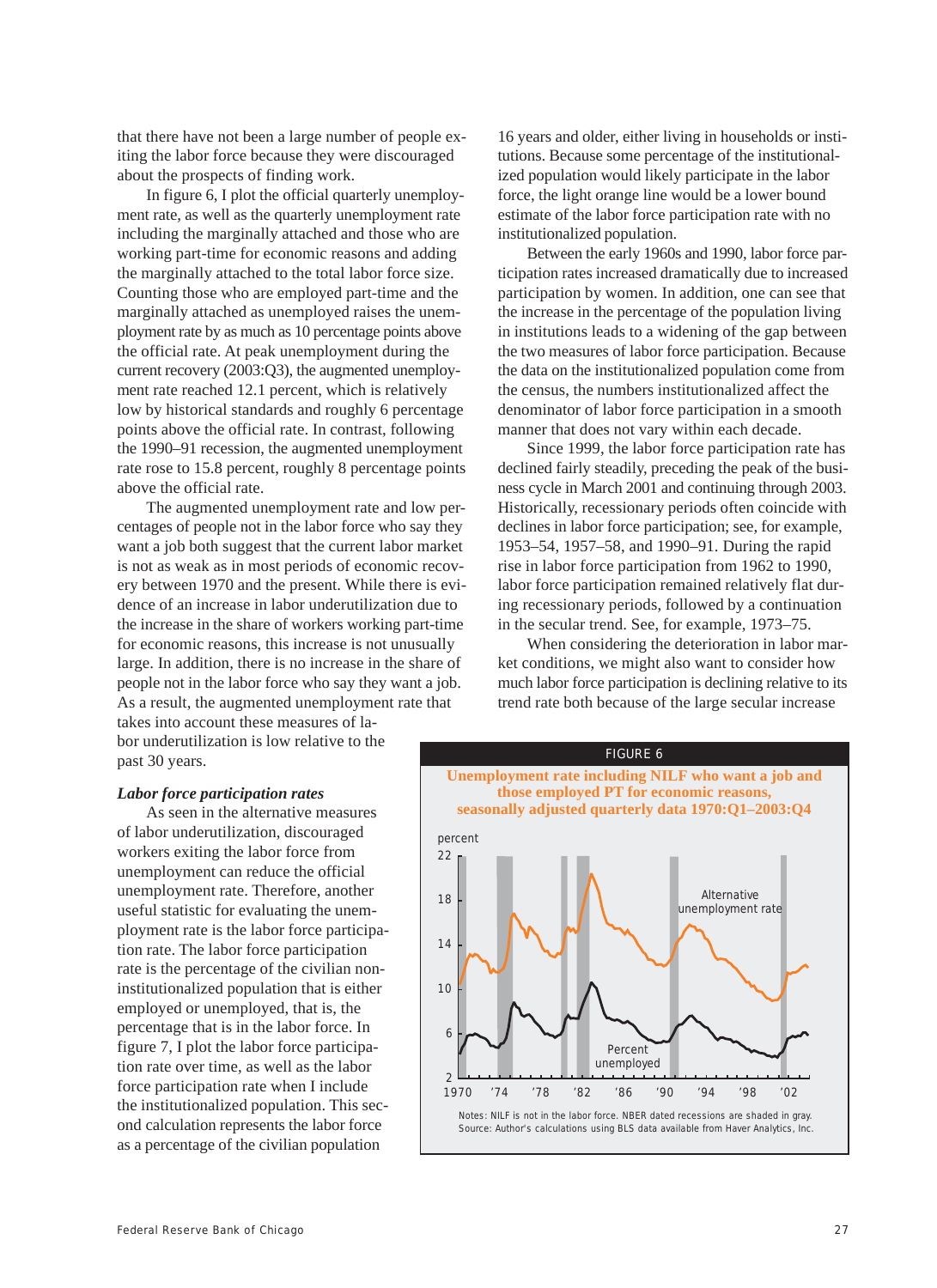

in labor force participation rates and because of the possibility that participation rates rise above trend during business cycle peaks. In particular, the decline in labor force participation was larger in the 2001 recession than in the 1991 recession; however, the percentage of those not in the labor force who want a job rose following the 1990 business cycle peak and remained steady following the 2001 peak. Combined, these data suggest that participation was above trend at the peak of the 2001 business cycle.

In figure 7, I include an estimate of trend labor force participation in addition to the observed participation rate.18 In the months preceding the peak of a business cycle, labor force participation typically rises above the estimated trend level of participation. Following the peak, labor force participation falls below the estimate of trend during both the 1990–91 and 2001 recessions. In 1989, labor force participation is as much as 0.7 percentage points above the estimated trend, while in 1999 labor force participation rises 0.5 percentage points above trend. Following both the 1990–91 and 2001 recessions, labor force participation rates fall below trend by similar amounts. Labor force participation is 0.4 percentage points below the estimated trend in December 1991 and 0.5 percentage points below trend in December 2003.

Additionally, compared with past business cycle periods, the decline in labor force participation is disproportionately driven by a fall in participation rates

among those between the ages of 16 and 19. The relative decline in labor force participation since March 2001 is 50 percent larger for the population 16 years old and over than for the population 20 years old and over, while 16 to 19 year olds make up only 7.3 percent of the population 16 years old and over. This can be seen in figures 8 and 9 on the next page, which graph labor force participation rates as a share of peak labor force participation rates. The figures are created in the manner described for the employment numbers in figures 2 and 3. A value of 1.02 indicates that the labor force participation rate for that month is 2 percent above the labor force participation rate at the peak month of the corresponding business cycle. Figure 8 shows participation rates for the population aged 16 years old and over, and figure 9 shows participation rates for the population aged 20 and over.

In figure 8, the labor force participation rate in January 2004 is 1.5 percent below the participation rate in March 2001. However, looking at labor force participation rates for the population age 20 years and over, labor force participation in January 2004 is only 1 percent below the rate at the peak of the business cycle in March 2001. In contrast, participation rates relative to business cycle peak participation rates are virtually identical for both population groups in previous business cycles.

Because it is the youngest segment of the potential labor force population that is disproportionately driving the decline in labor force participation, one might also expect a corresponding increase in school enrollment. Using the March CPS survey data, I calculate that enrollment rates in high school and college for individuals 16 to 19 years old increased from 80 percent in 2000 to 83 percent in 2003. Over this same period, the labor force participation rate for 16 to 19 year olds fell from 52 percent to 44.4 percent. Because young adults have higher average unemployment rates than adults in the 20 to 55 age range, the larger decline in labor force participation of teenagers will dampen the rise in the overall unemployment rate.

Large declines in labor force participation overall and labor force participation among teenagers in particular will dampen the increase in the unemployment rate during periods of economic recession. Therefore, I consider how unemployment rates would compare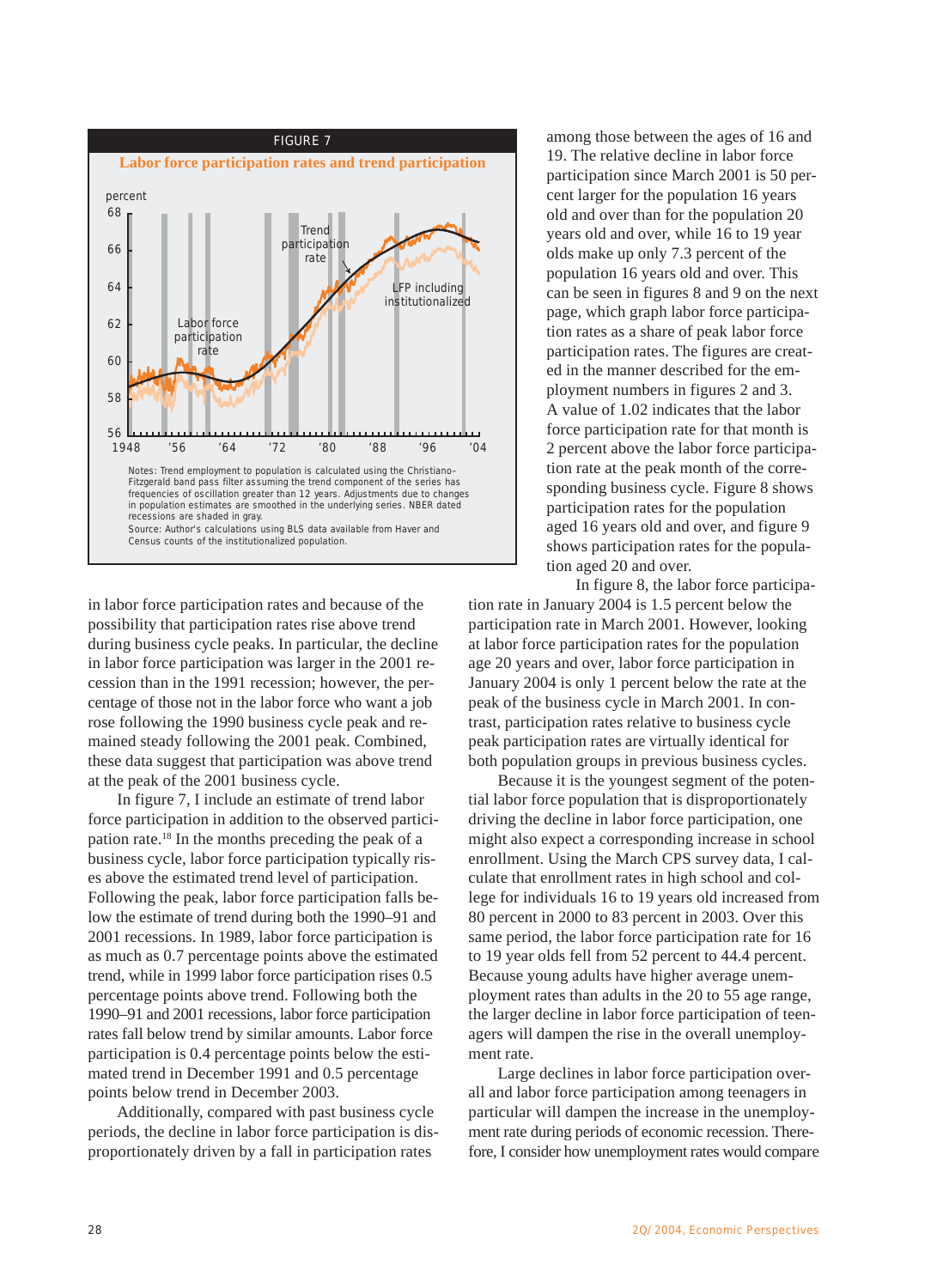

over time if some of those not in the labor force were included among the unemployed. Namely, I use the trend labor force participation estimates to recalculate unemployment rates assuming no change in the level of employment, while setting the labor force

size equal to what it would be at trend labor force participation. I calculate this alternative monthly unemployment rate as

$$
\left(100 \times \frac{PR_i^T \times P_i - E_i}{PR_i^T \times P_i}\right), \text{ where } PR_i^T \text{ is}
$$

the estimate of trend labor force participation,  $P<sub>t</sub>$  is the BLS civilian non-institutionalized population 16 and over,  $E$  is the BLS number of people employed, and *t* indexes the month.

In figure 10, I plot the official unemployment rate, as well as the alternative unemployment rate calculated as described above. As participation rates fall below trend during economic recessions, the unemployment rate calculated using trend-level participation rises above the measured unemployment rate. For example, following the business cycle trough in November 2001, labor force participation falls to 62.0 percent in September 2003 (see figure 7) and the unemployment rate rises to 6.1 percent (see figure 10). For the same month, I estimate that trend labor force participation equals 63.0 percent. If the participation rate had remained at trend, all else equal, the associated unemployment rate would be higher at 6.7 percent. Similarly, following the trough of the 1991 recession, unemployment rises to 7.1 percent in December 1991 while the unemployment rate associated with trend participation equals 7.6 percent.

As shown in figure 10, the increase in the unemployment rate during an economic downturn is dampened by the accompanying decline in labor force participation. To the extent that the decline in labor force participation associated with economic downturns may differ over time, the official unemployment rate may indicate differing amounts of labor market strength. In other words, a 6 percent measured unemployment rate associated with a large decline in labor force participation relative to trend may reflect a weaker labor market than 6 percent

measured unemployment with a small fall in labor force participation. That said, once we consider what the unemployment rate might be if labor force participation remained at trend over all months, the unemployment rate in the current economic recovery is

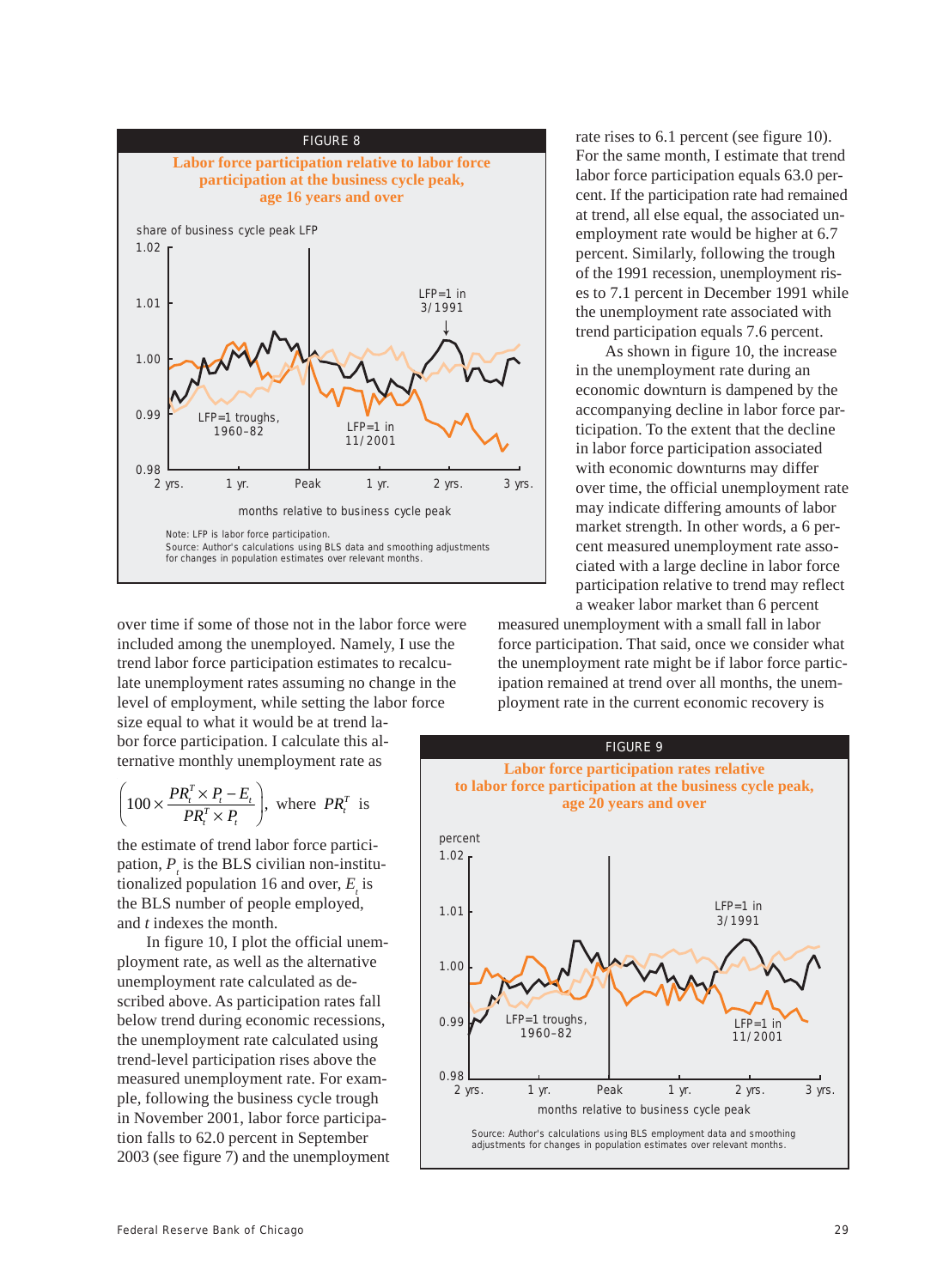still below peak alternative unemployment rates of the previous three business cycles.<sup>19</sup>

## *Employment-to-population rates*

As discussed above, changes in the sampling frame of the CPS and the fact that labor market status relies on self-definition mean that unemployment rates are not necessarily comparable over time. The employment-to-population rate, another employment statistic produced by the BLS, potentially offers a cleaner measure of the strength of the labor market. While it still relies on calculations from the survey data of the CPS, it does not suffer from changes in the labor force definition due to such things as discouragement during economic contraction or workers taking up other income opportunities such as SSDI.20 Additionally, one can include the institutionalized population in the population denominator or make assumptions about the employment status of institutionalized persons, as in Katz and Krueger (1999), and calculate adjusted employment-to-population rates. Finally, one can also adjust the employment rates for hours worked, since people are classified as either employed or not, regardless of part-time/full-time status.

In figure 11, I plot the monthly employment-topopulation rate from January 1948 to January 2004, including the institutionalized population in the denominator, as well as an estimate of the trend employmentto-population level. $21$  The employment-to-population rate reached an all-time high of 63.5 percent in April



2000. By September 2003, it had fallen to 60.9 percent. Similar to labor force participation, employment to population has been trending upward for many years in the sample; however, the percentage point changes associated with the business cycle are much larger for employment-to-population rates. Most recently, employment to population dropped 2.6 percentage points from its peak in 2000. Preceding the 1991 recession, employment to population reached a peak of 62.3 percent in March 1990, falling to 60.4 percent in December 1991 before rising again. Although the decline from maximum employment to population to minimum employment to population around the 1990–91 recession is somewhat smaller than in 2001, one may want to consider how much employment to population changed relative to trend. The current decline in employment-to-population rates may be large in absolute value but represent a smaller decline relative to trend employment to population.

In order to more clearly assess how employmentto-population rates changed relative to trend near the business cycles, I plot the detrended employment-topopulation series (employment to population minus trend employment to population) in figure 12. Here, one can see that the decline from trend is smaller during the most recent recession than in the recessionary periods of the mid-1970s and early 1980s and quite similar to the recovery post-1991. At the beginning of 2004, employment to population is 0.6 percentage points below trend.

> Because it is difficult to determine trends at the end of a sample period, I also consider the extreme case of setting trend employment-to-population rates equal to the maximum employment-to-population trend rate (62.6 percent) for all months after March 1999. This is plotted with a black line in figure 12. Using this maximum rate as trend employment to population makes the current recovery period appear somewhat worse than the post-1991 recovery period. Employment-topopulation falls 1.7 percentage points below trend compared with 1.1 percent below trend in 1992 and early 1993 and 1.7 and 2.3 percentage points below trend in 1975 and 1983, respectively.

> Finally, one can use data about hours worked per week to adjust annual employment-to-population measures to account for differences in hours worked. Instead of counting individuals as employed or not regardless of hours worked, I can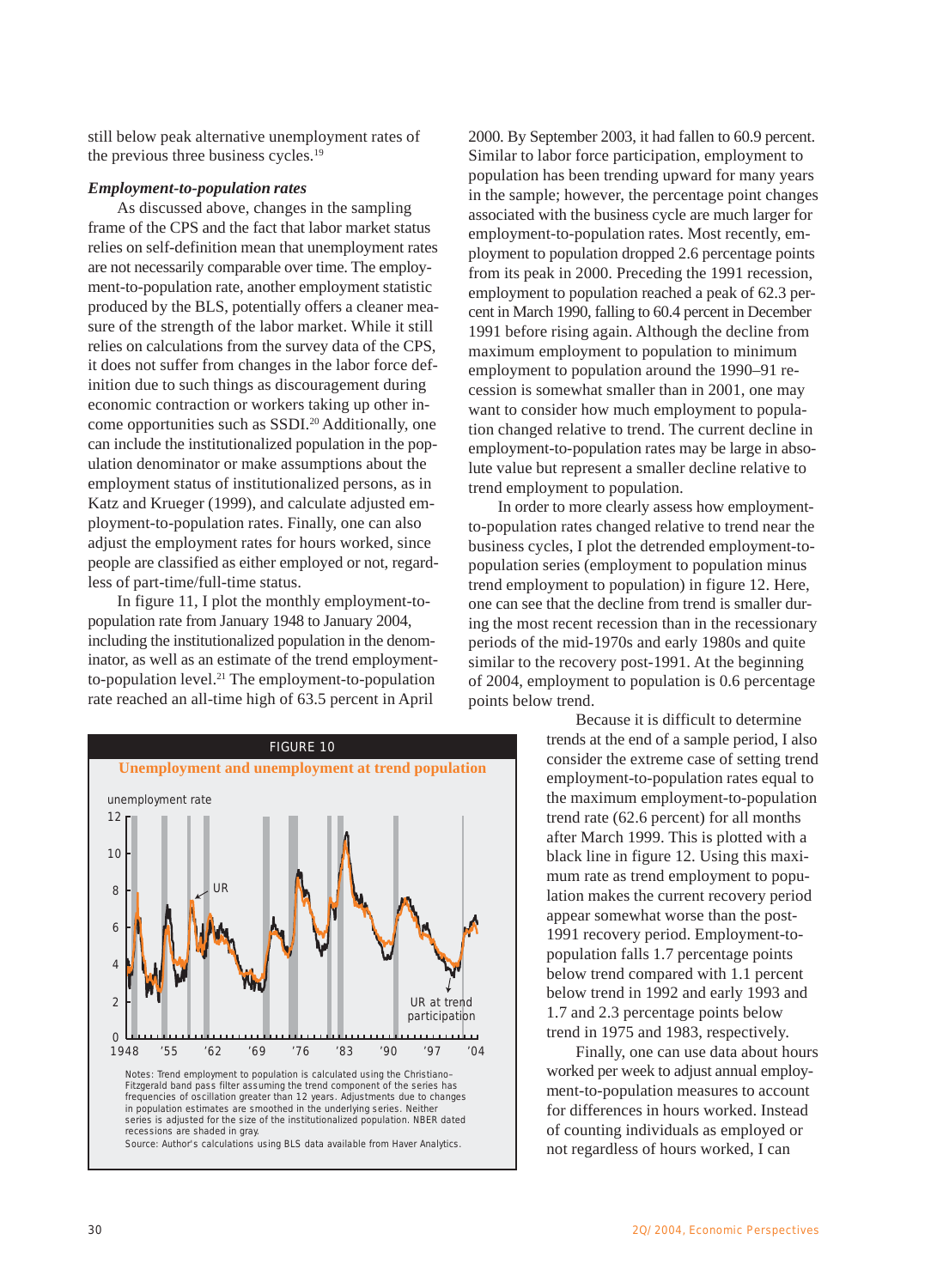

calculate the share of a 40-hour week an individual is employed and use the average employment share as an adjusted measure of the employment-to-population rate. Those who are not employed have an employment share of zero, and those employed 35 hours per week

have an employment share of 0.875. I set no maximum employment share such that individuals working 80 hours per week will have an employment share of  $2.^{22}$ Figure 13 shows both the adjusted and unadjusted employment rate series. Unlike employment to population in figure 11, the institutionalized population is not included in calculating the series.

The dark orange line in figure 13 represents the annual employment-topopulation rate from the official BLS series, 1968 to 2003. The black line represents employment to population calculated from the March CPS individual-level data, and the light orange line represents the March CPS series adjusted for hours worked. Official BLS employment-to-population rates and those calculated from the individual-level CPS data are quite similar. Adjusting for hours worked reduces the employment-to-population rate in all years, although the size of the gap between the measures differs

over time. From 2000 to 2003, the employment-to-population rate drops by 2.4 percentage points, while the adjusted series falls more steeply by 2.9 percentage points. Therefore, in addition to the decline in the percentage of persons employed, those who are employed are working fewer hours on average. In contrast, from 1990 to 1992 both the employment to population and adjusted employment-to-population rates fell by 1.6 percentage points. The 1990 to 1992 period is unusual, however. In all other periods around recessions, the series that takes into account hours worked falls by more than the rate that is not adjusted for hours.23

Taking into consideration labor force participation and the employment-topopulation rates, the current period of economic recovery does not look quite as dire as some suggest. Participation rates have fallen, but they started at high levels, remain high by historical standards, and did not fall by a historically large

amount below trend. Similarly, while the employment-to-population rate has fallen, it remains above 60 percent. Depending on assumptions about trend levels of employment to population, the current recovery period is either quite similar to the post-1991

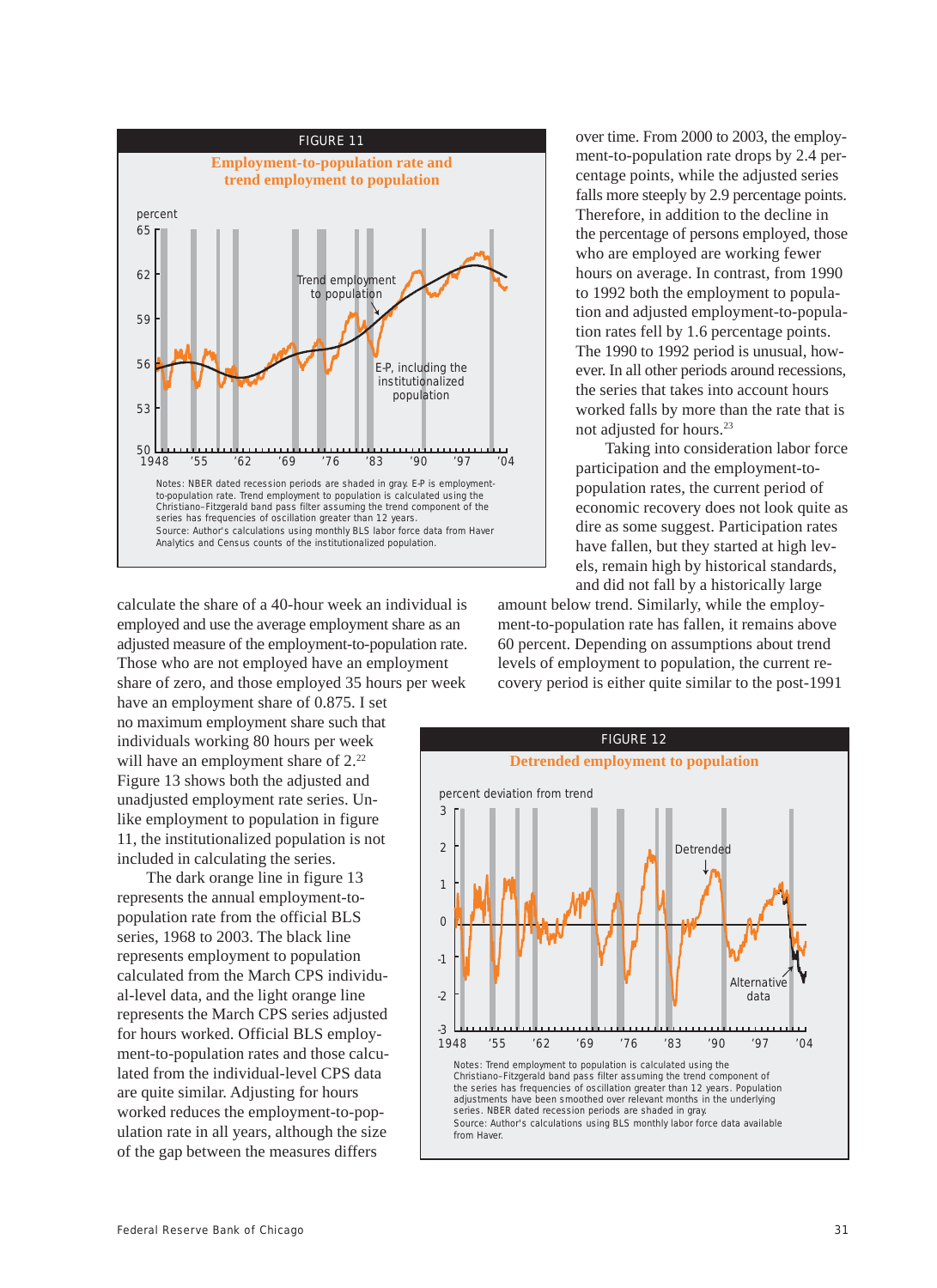

recovery period or somewhat worse. However, the fact that there has been no noticeable increase in the percentage of people not in the labor force who would like a job, particularly compared with other recovery periods, lends additional evidence in support of current labor markets being reasonably strong for a recovery period by historical standards.

## *Real earnings*

Finally, I consider whether those who are employed are worse off than in previous recovery periods by looking at relative real average hourly and weekly earnings.24 In both cases, earnings are for production or nonsupervisory workers in private industries. The data for real hourly earnings are presented in figure 14 as a share of earnings at the business cycle peak. Similarly, the data for real weekly earnings are presented in figure 16 as a share of business cycle peak earnings. Growth in real average hourly earnings since March 2001 has been stronger than in the 1990–91 recession and recovery period. Real hourly earnings in January 2004 are 2.3 percent above real hourly earnings in November 2001. In comparison, real hourly earnings were 2 percent lower in July 1993 than at the business cycle peak in July 1990. Averaged over the 1970 to 1982 business cycle peaks, real hourly earnings were up 1.2 percent three years after the business cycle peak.

Real average weekly earnings combine wages and hours. In figure 15, I plot the aggregate weekly hours index as a share of aggregate weekly hours at the peak of the business cycle. Aggregate weekly hours are 4.4 percent lower in January 2004 than in March 2001. On average, aggregate hours three years after the business cycle peak equals aggregate hours at the peak, and in July 1993, aggregate hours were up 1.5 percent relative to July 1990. Because hours have not recovered as quickly as in past recovery periods, real average weekly earnings in January 2004 are not up as much as real average hourly earnings; however, weekly earnings in January 2004 are 1 percent above average weekly earnings in March 2001. Three years following both the 1990–91 and the average business cycle peaks, real average weekly earnings re-

mained below weekly earnings at their respective business cycle peaks.

# Conclusion

Is the unemployment rate misleading? While there are clear reasons to expect that unemployment rates are not comparable over time, additional labor market data do not suggest that labor market statistics during the current period of economic recovery are particularly

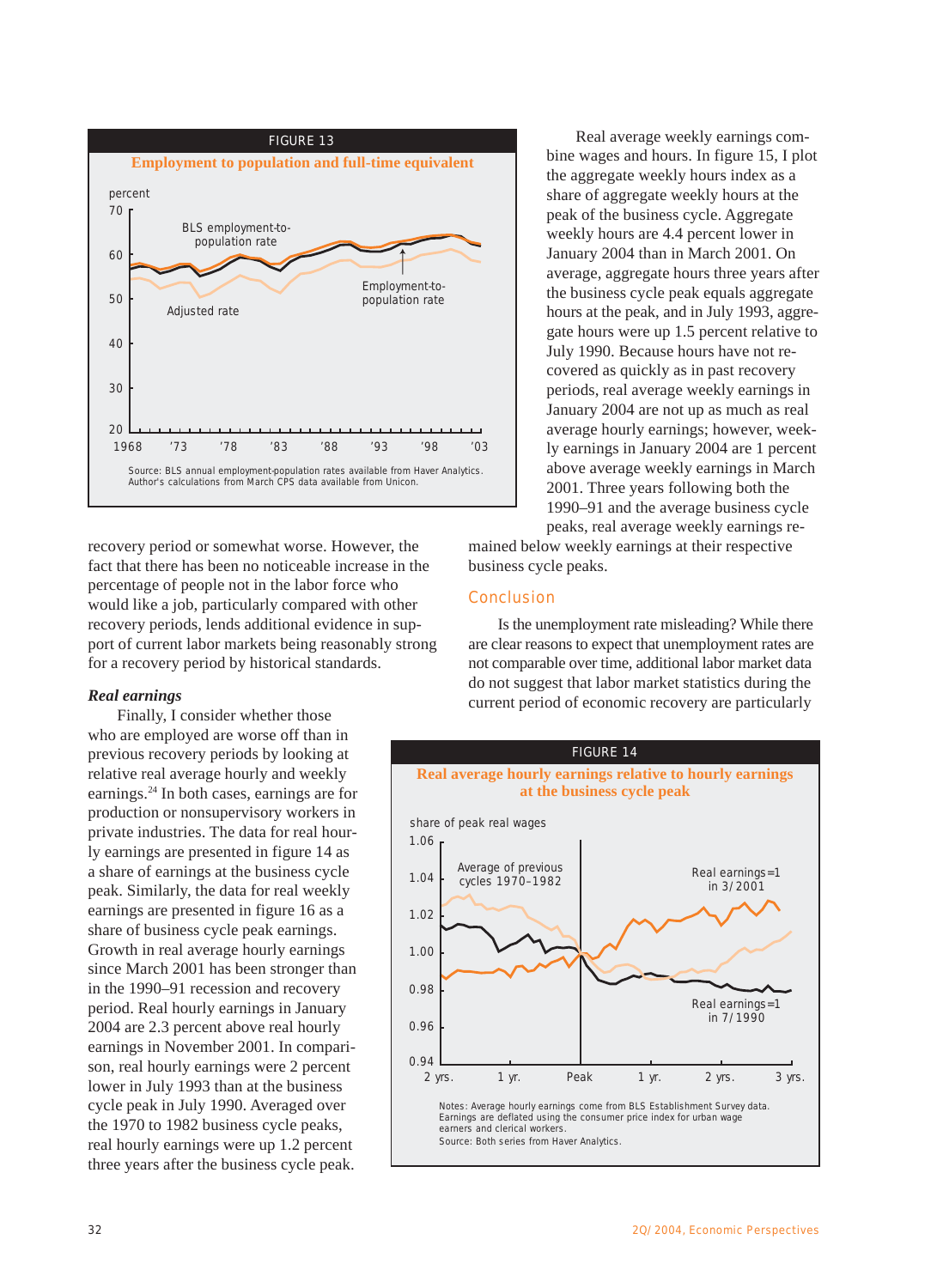

weak when compared with 1991 and earlier periods of economic recovery.

All else equal, declines in labor force participation due to increases in disability insurance rolls have no effect on employment-to-population rates, and similarly, the employment-to population rates may be adjusted to include the institutionalized population so that increases in incarceration rates do not lead to changes in the population. As a result, employment-to-population rates are not overstated by factors that may bias unemployment downward and are therefore more comparable over time than the official unemployment rate.

Using employment-to-population rates to measure relative labor market strength, I find that the employment-topopulation ratios adjusted for changes in the institutionalized population remain above the lowest levels reached in 1992, and comparing employment-to-population rates with estimates of their trend levels suggests that the current recovery period is somewhat better than 1991

because the decline from trend is smaller. The lack of an increase in those not in the labor force who say they want a job lends additional support to the conclusion that labor markets are not particularly weak by historical standards. Finally, among those employed, hourly and weekly earnings growth is stronger than growth rates following either the 1990–91 recession or the average economic recession.

The current period of economic recovery has yet to show signs of strong growth in jobs typical of past economic recoveries. At the same time, however, there is little evidence in other labor market statistics that the labor market in this economic recovery is much weaker than in previous recovery periods of the past 30 years. Employment-to-population rates are high and the decline from trend was not particularly large, the percentage not in the labor force who say they want a

job has not increased, and real hourly and weekly earnings are higher relative to levels at the peak of the business cycle in 2001.

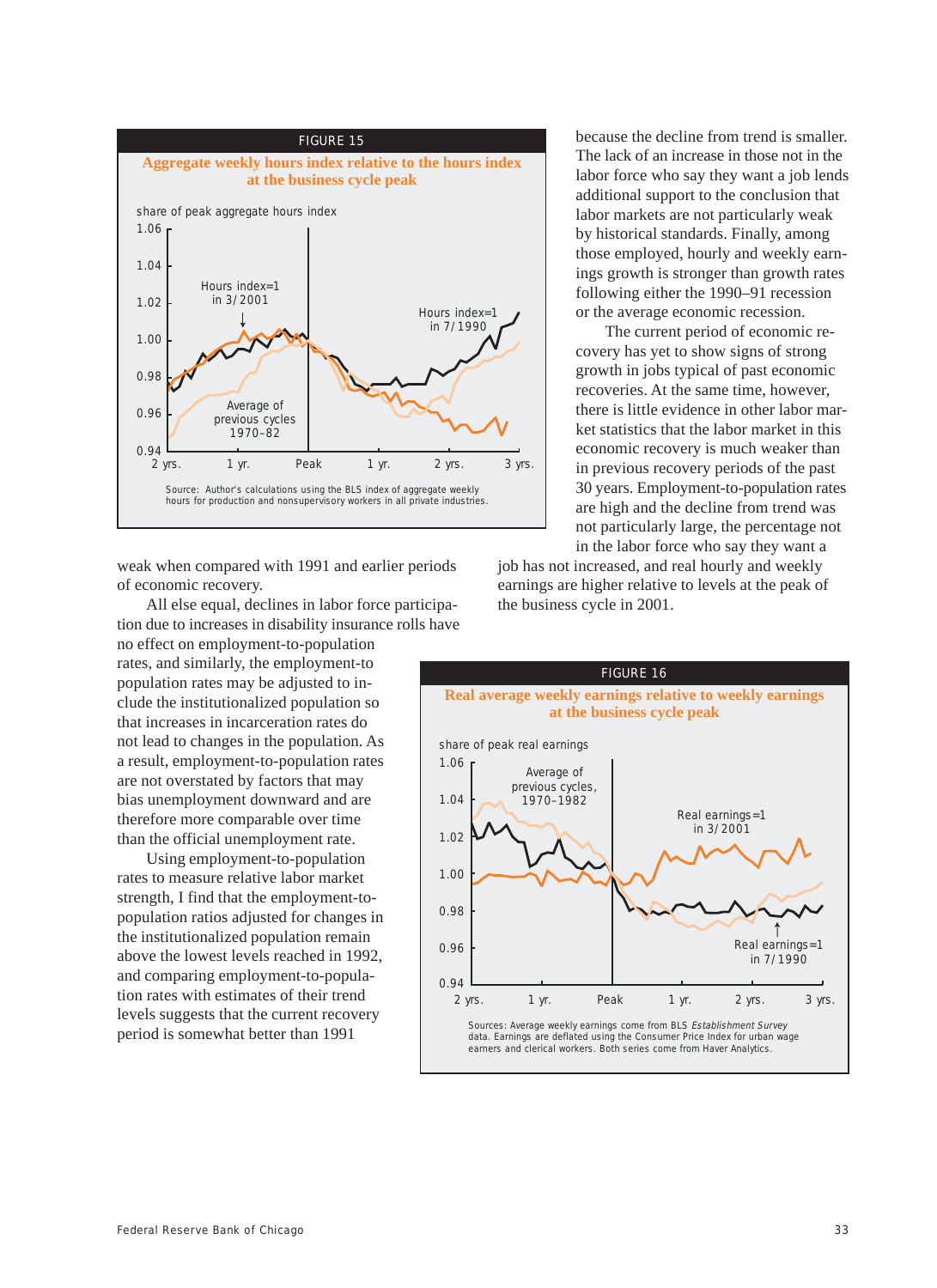#### NOTES

 ${}^{1}$ Goolsbee (2003).

2 The shaded recessions represent the time from the month of the business cycle peak to the month of the business cycle trough.

<sup>3</sup>A discussion of the differences in these surveys can be found in Aaronson et al. (2004) in this issue.

4 The underlying employment series differs from the published series. Adjustments to the number employed due to changes in population estimates have been smoothed over the relevant time periods in order to more accurately reflect month-to-month changes in the number employed. The population adjustments in the published data lead to breaks in the series because the BLS does not revise past data.

5 The NAIRU is the level of employment consistent with a stable rate of inflation.

6 See Staiger, Stock, and Watson (1997) for estimates of the change in the NAIRU over time. See Ball and Mankiw (2002) for a more recent discussion of the fall in the NAIRU in the late 1990s.

7 The Census Bureau classifies housing units as households, group quarters (GQ), or vacant. Institutionalized people are estimates of the number of people living in group quarters that are categorized as institutions. From 1940 to 1970, GQ are units with five or more individuals unrelated to the householder. In 1980 and 1990, GQ are units with ten or more individuals unrelated to the householder. In 2000, the Census defined persons in GQ as those living in a list of GQ that is maintained by the Census Bureau. Group quarters that are not considered institutions include: military groups, college dormitories, rooming houses, boarding schools, hospitals, religious institutions, and work sites. According to the Census 2000 glossary, institutionalized individuals are generally classified as "patients" or "inmates."

8 For the subset of the population that is age 16 years and over, 1.22 percent were institutionalized in 1940 and 1.84 percent were institutionalized in 2000. These numbers are based on author's calculations from the census data available through the *Integrated Public Use Microdata Series* from the Minnesota Population Center (IPUMS).

9 This reflects an increase in the correctional institution population from around 290,000 to roughly two million.

10See U.S. Department of Labor (2002) for more details on the technical definitions of labor market status.

11Actively seeking employment means they had spent some time looking for employment during the four weeks ending with the reference week. Individuals who have been laid off but expect to be recalled are classified as unemployed even if they were not searching for employment.

12December data come from Social Security Administration (2002) for all years other than 2003. December 2003 data come from Social Security Administration (2003).

13Here I assume that a 1.38 percentage point increase in worker SSDI recipients as a share of the labor force (the percentage point increase between 1984 and 2001) is associated with a 0.5 percent decline in measured unemployment (the decline estimated by Autor and Duggan, 2003) and that this relationship is linear and holds over all periods. Between 1990 and 2000, worker SSDI recipients as a share of the labor force rises by 1.26 percentage points.

14Measured unemployment rose to a high of 6.3 percent in 2003. Extending my version of the Katz and Krueger and Autor and Duggan estimates to 2003 suggests that increases in incarceration and disability rolls account for a 0.74 percentage point decline in the measured unemployment rate.

<sup>15</sup>Discouraged workers are defined as a subset of the marginally attached workers shown above. In the revised CPS data since 1994, discouraged workers were those who reported that they had looked for work in the past year in addition to saying that they had not looked for work because they believed no work was available, could not find work, lack necessary schooling or training, employer thinks they are too young or too old, or other forms of discrimination.

<sup>16</sup>The percentage of part-time workers who are part-time for economic reasons has been multiplied by (0.806/1.0983) in all quarters prior to 1994 using the multiplicative adjustments suggested by Polivka and Miller (1998) to account for the redesign of the CPS survey.

<sup>17</sup>The percentage of the employed who are working part-time for any reason also increases during recession and recovery periods; however, there was a general increase in the percentage working part-time between the late 1960s and early 1980s, followed by a decline in the late 1990s. In the late 1960s, just over 15 percent of the employed worked part-time; from 1985 to 1995 the percentage averaged 17.8 percent; by 2000 the share working parttime had fallen to 16 percent.

<sup>18</sup>Trend labor force participation is calculated using the band pass filter of Christiano and Fitzgerald (2003). Trend participation is defined as frequencies of oscillation greater than 12 years.

19The 2001 and 1990–91 recessions also look quite similar if I assume instead that the labor force participation rate never falls. Under this assumption, the peak alternative unemployment rates following the 2001 and 1990–91 recessions are 8.1 percent and 8.0 percent, respectively.

20This assumes that increases in labor force participation do not cause increases in employment. If participation does cause employment, declines in labor force participation would lead to declines in the employment-to-population rate as well.

21Trend employment–population rates are estimated using the Christiano and Fitzgerald (2003) band pass filter to subtract off frequencies of oscillation less than 12 years.

22If the employment share is set to one when hours exceed 40 per week, the series looks quite similar. It ranges from 5 percentage points to 6.5 percentage points below the adjusted series shown, although the gap is growing over time.

<sup>23</sup>The decline in hours combined with the decline in employment leads to a decline in aggregate hours worked, which can be seen in figure 15.

<sup>24</sup>The BLS data on average hourly and weekly earnings are from Haver Analytics. The series are converted to real 2003 dollars using the Consumer Price Index for urban wage earners and clerical workers, also available from Haver Analytics.